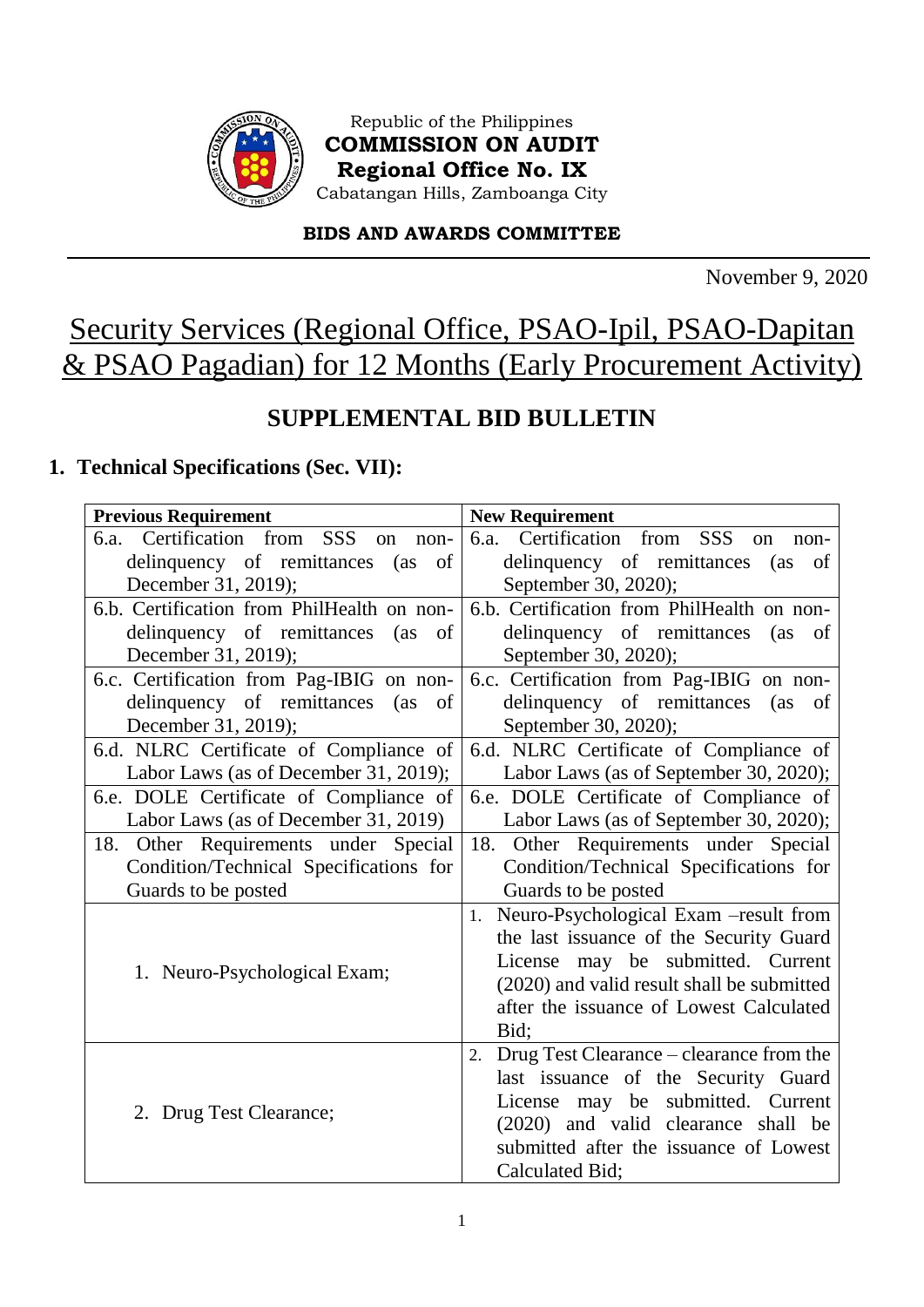| 3. NBI Clearance; | 3. NBI Clearance – clearance from the last<br>issuance of the Security Guard License<br>may be submitted. Current (2020) and<br>valid clearance shall be submitted after<br>the issuance of Lowest Calculated Bid; |
|-------------------|--------------------------------------------------------------------------------------------------------------------------------------------------------------------------------------------------------------------|
|-------------------|--------------------------------------------------------------------------------------------------------------------------------------------------------------------------------------------------------------------|

### **2. Bid Opening:**

|                                                                                           | <b>Previous Schedule/Mode</b>   | <b>New Schedule/Mode</b>                                                      |  |  |
|-------------------------------------------------------------------------------------------|---------------------------------|-------------------------------------------------------------------------------|--|--|
|                                                                                           |                                 | 9. Bid opening shall be on $9:30AM$ of 9. Bid opening shall be at $9:00AM$ of |  |  |
|                                                                                           | November 18, 2020 at Conference | <i>November 18, 2020</i> thru <i>Zoom meeting</i> .                           |  |  |
| <b>Zoom</b> meeting ID and Passcode shall be<br><b>Room Commission on Audit, Regional</b> |                                 |                                                                               |  |  |
|                                                                                           | Office No. IX, Cabatangan,      | sent to bidders who acquired the Bidding                                      |  |  |
|                                                                                           | Zamboanga City.                 | Documents.                                                                    |  |  |

## **3. Submission of Bids**

- *a.* Each document in the first and second component must be in Portable Document Format (*PDF*), must be signed by the bidder and must have a filename similar to the documents required in the checklist and in sequence (e.g. a. PhilGEPS Registration Certificate.pdf, b. SEC Registration Certificate.pdf, c. Mayor's permit.pdf, etc.). Multiple page document must be collated in one (1) pdf file (e.g. a. PhilGEPS Registration Certificate (3 pages), i.5.a Guards for the Regional Office IX Cabatangan with complete data (multiple pages), etc.);
- *b.* All pdf files in the first component must be collated in one (1) *.rar* file (with filename: *Bidder's Name\_Security Services 2021(EPA)\_1st Component.rar*) and must be password protected;
- *c.* All pdf files in the second component must be collated in one (1) *.rar* file (with filename: *Bidder's Name\_Security Services 2021(EPA)\_2<sup>nd</sup> Component.rar)* and must be password protected;
- *d.* Both first and second component (*.rar* file) must be submitted thru this email address: [bacsec.coaro9@gmail.com](mailto:bacsec.coaro9@gmail.com) on or before *9:00AM* of *November 18, 2020*.
- e. One (1) additional hard copy of the first and second component must **later** be submitted by qualified bidder/s for the detailed bid evaluation by the BAC Technical Working Group (TWG).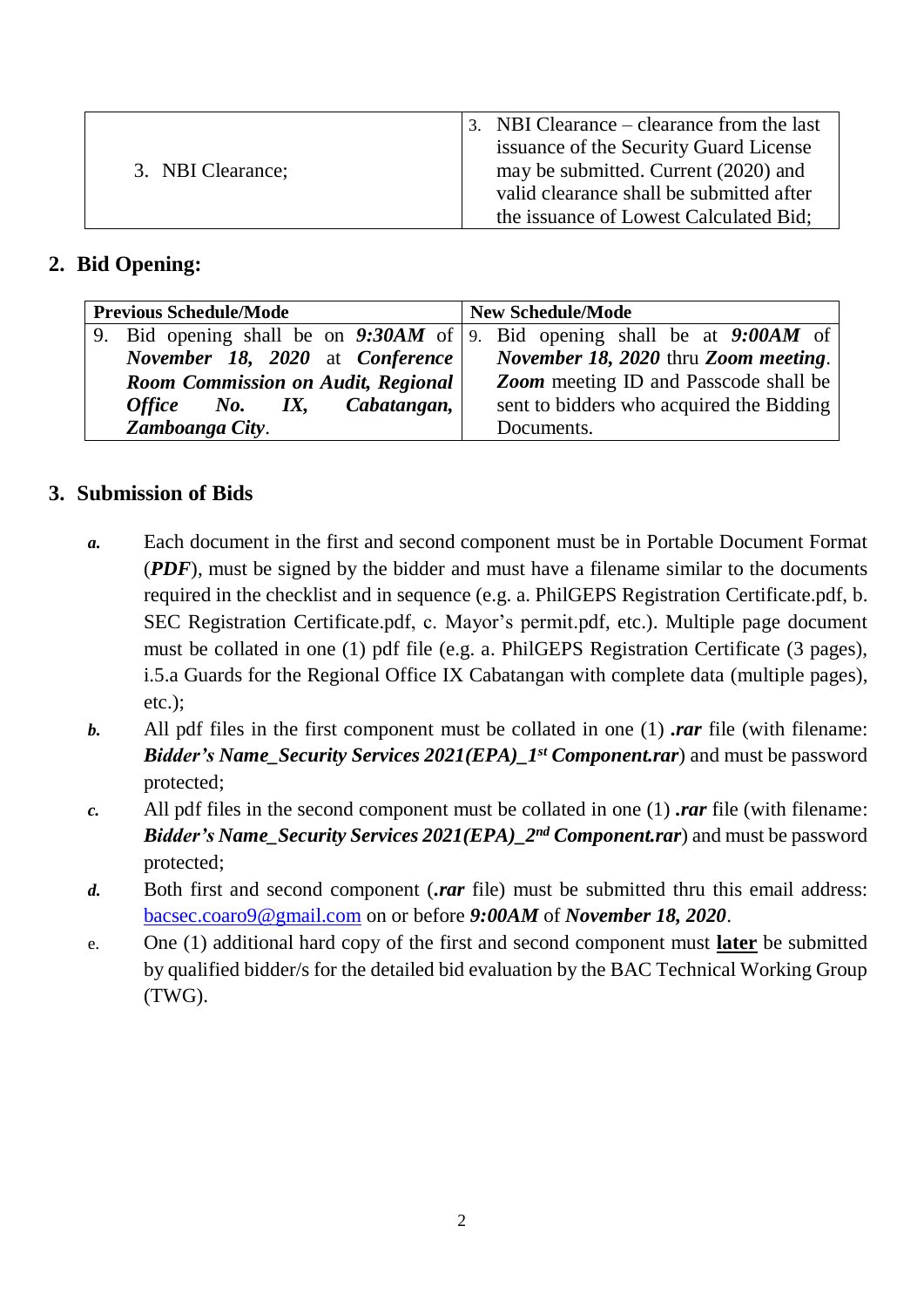# **4. A "Documentary Stamp" is required for all notarized documents to be submitted.**

For more information, you may contact the BAC Secretariat thru CP No.: *0997 978 8858*

CHARLES R. BULLIBETH N. RUGAYAN Member Vice- Chairperson

ATTY. MARVIN ANDREW C. LEE JULIETA S. VILLANUEVA Member Member

LOURDES T. LIRIO Chairperson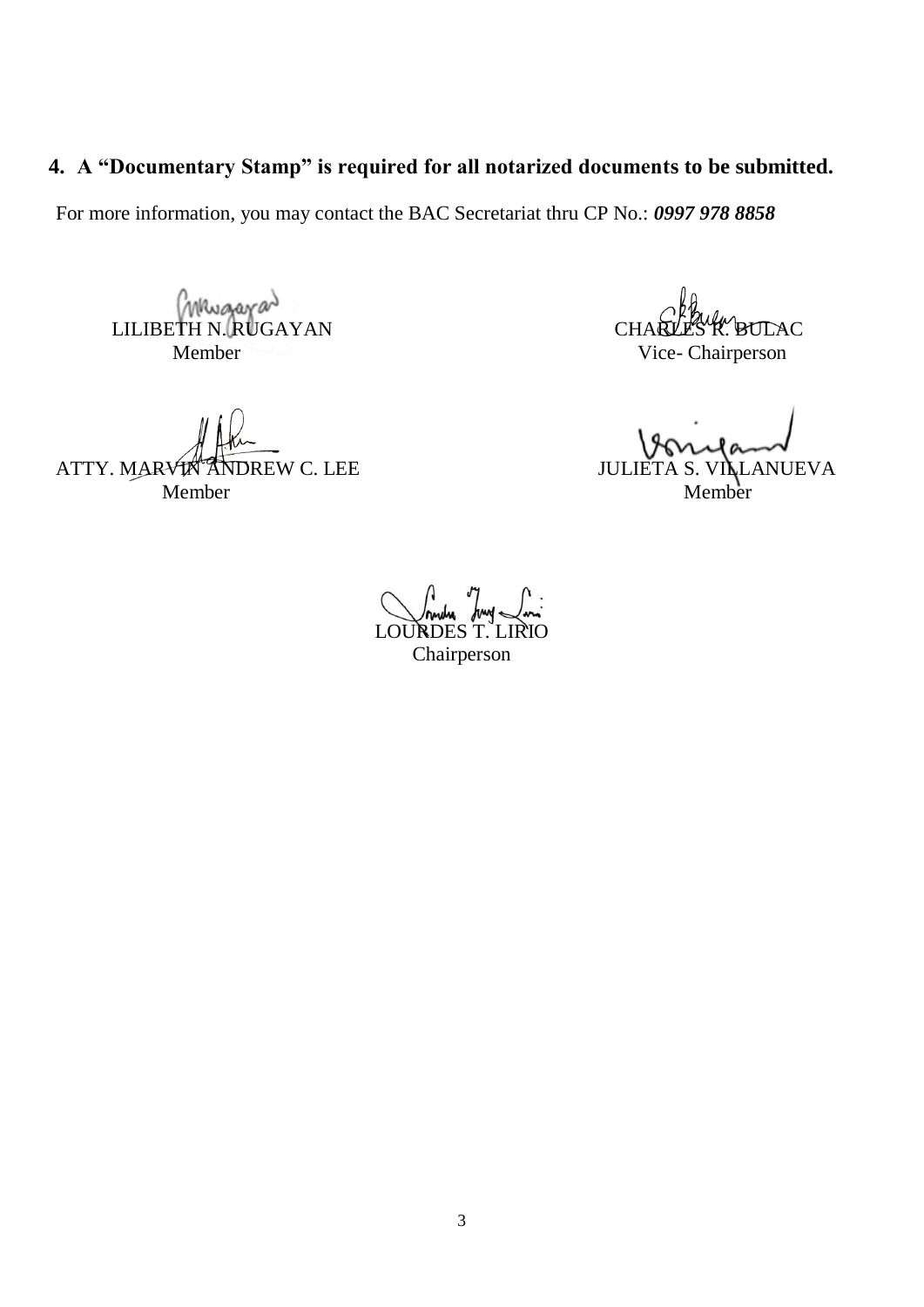

Republic of the Philippines **COMMISSION ON AUDIT Regional Office No. IX** Cabatangan Hills, Zamboanga City

#### **BIDS AND AWARDS COMMITTEE**

| Project:  | Security Services (Regional Office, PSAO-Ipil, PSAO-Dapitan & PSAO |
|-----------|--------------------------------------------------------------------|
|           | Pagadian) for 12 Months (Early Procurement Activity)               |
| ABC:      | P 5,827,745.64                                                     |
| Location: | COA RO 9, Cabatangan, Zamboanga City, COA-PSAO Ipil,               |
|           | Zamboanga Sibugay, COA-PSAO Dapitan City, Zamboanga del Norte      |
|           | & COA-PSAO Pagadian City, Zamboanga del Sur                        |
| Bidder:   |                                                                    |

#### **Checklist of Eligibility, Technical and Financial Components of the Bid (PROCUREMENT OF GOODS)**

### **FIRST ENVELOPE (ELIGIBILITY AND TECHNICAL COMPONENTS )**

#### *ELIGIBILITY DOCUMENTS:* (Indicate with a check  $(\checkmark)$ )

|    | Class "A" Documents:                                                                                                                                                                                                                                                                                                                                                                                                                                         | <b>PASS</b> | <b>FAIL</b> |
|----|--------------------------------------------------------------------------------------------------------------------------------------------------------------------------------------------------------------------------------------------------------------------------------------------------------------------------------------------------------------------------------------------------------------------------------------------------------------|-------------|-------------|
| a. | Valid PhilGEPS Registration Certificate (Platinum) (all pages). All uploaded<br>Eligibility Documents under "Annex A" must be current and must be attached<br>$\overline{\textbf{or}}$                                                                                                                                                                                                                                                                       |             |             |
|    | b. Registration certificate from Securities and Exchange Commission (SEC),<br>Department of Trade and Industry (DTI) for sole proprietorship, or<br>Cooperative Development Authority (CDA) for cooperatives or its equivalent<br>document;                                                                                                                                                                                                                  |             |             |
|    | c. Mayor's or Business permit issued by the city or municipality where the<br>principal place of business of the prospective bidder is located, or the<br>equivalent document for Exclusive Economic Zones or Areas;                                                                                                                                                                                                                                         |             |             |
|    | d. Tax clearance per E.O. No. 398, s. 2005, as finally reviewed and approved by<br>the Bureau of Internal Revenue (BIR).                                                                                                                                                                                                                                                                                                                                     |             |             |
|    | e. License to Operate (Regular/Permanent)                                                                                                                                                                                                                                                                                                                                                                                                                    |             |             |
| f. | Statement of the prospective bidder of all its ongoing government and private<br>contracts, including contracts awarded but not yet started, if any, whether<br>similar or not similar in nature and complexity to the contract to be bid. The<br>statement shall indicate for each contract the following:<br>name of the contract;<br>$\circ$<br>date of the contract;<br>$\circ$<br>contract duration;<br>$\circ$<br>owner's name and address;<br>$\circ$ |             |             |
|    | kinds of Goods;<br>$\circ$<br>amount of contract and value of outstanding contracts;<br>$\circ$<br>date of delivery;<br>$\circ$                                                                                                                                                                                                                                                                                                                              |             |             |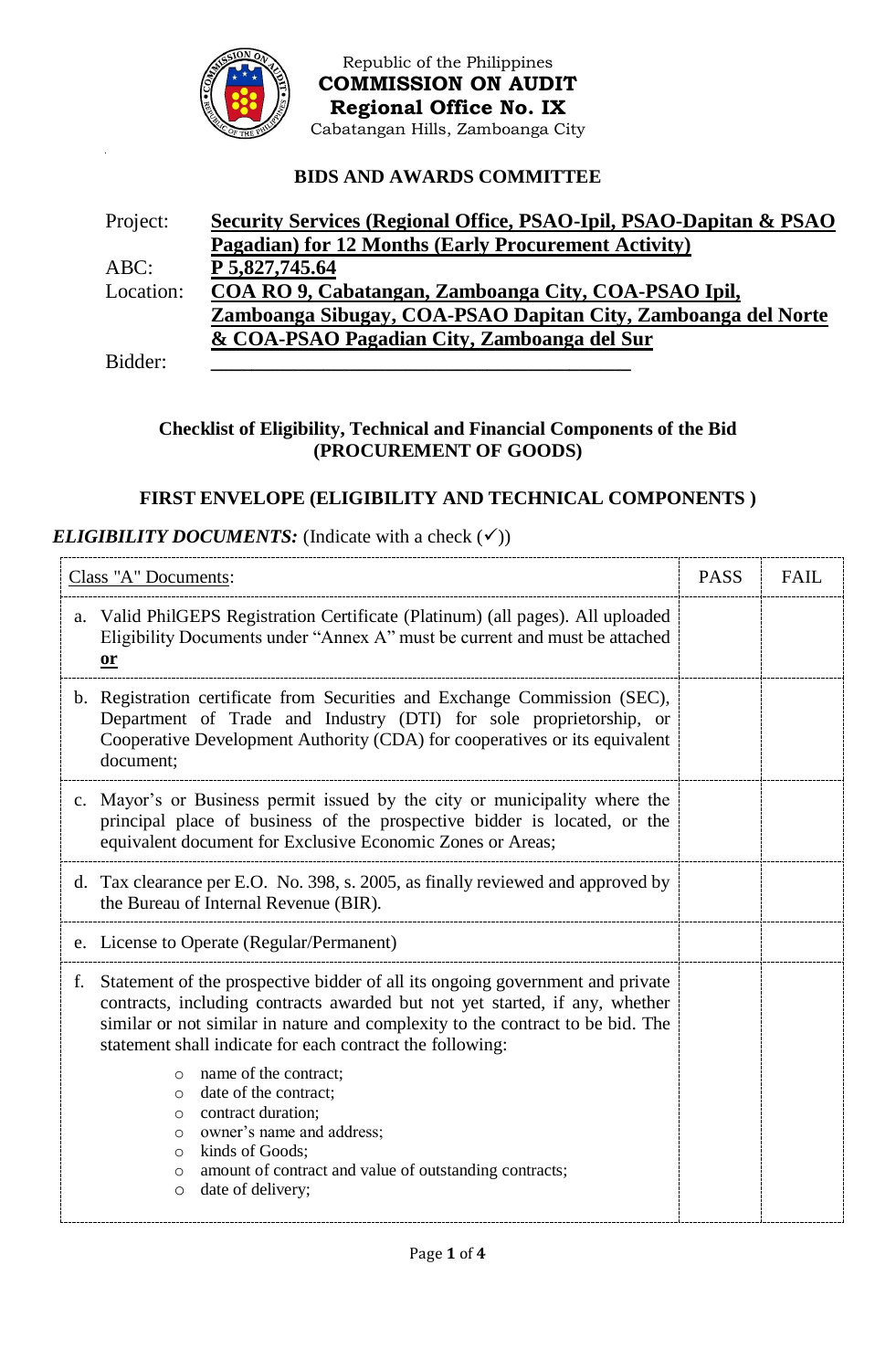| Class "A" Documents: (Continuation)                                                                                                                                                                                                                                                                                                                                                                                                                                                                                                                          | <b>PASS</b> | <b>FAIL</b> |
|--------------------------------------------------------------------------------------------------------------------------------------------------------------------------------------------------------------------------------------------------------------------------------------------------------------------------------------------------------------------------------------------------------------------------------------------------------------------------------------------------------------------------------------------------------------|-------------|-------------|
| Statement of the bidder's Single Largest Completed Contract (SLCC) similar<br>g.<br>to the contract to be bid, except under conditions provided for in Sections<br>23.4.1.3 and 23.4.2.4 of the 2016 revised IRR of RA No. 9184, within the<br>relevant period as provided in the Bidding Documents. The statement shall<br>indicate for each contract, the following:                                                                                                                                                                                       |             |             |
| name of the contract;<br>$\circ$<br>date of the contract;<br>$\circ$<br>contract duration;<br>$\circ$<br>owner's name and address;<br>$\circ$<br>kinds of Goods;<br>$\circ$<br>amount of completed contracts, adjusted by the Bidder to current<br>$\circ$<br>prices using PSA's consumer price index, if necessary for the purpose<br>of meeting the SLCC requirement;<br>date of delivery;<br>$\circ$<br>end user's acceptance or official receipt(s) or sales invoice issued for<br>$\circ$<br>the contract, if completed; and<br>o copy of the contract. |             |             |
| Original copy of Bid Security. If in the form of a Surety Bond, submit also a<br>h.<br>certification issued by the Insurance Commission; or Original copy of<br>Notarized Bid Securing Declaration;                                                                                                                                                                                                                                                                                                                                                          |             |             |
| Conformity with the Technical Specifications (Section VII), which may<br>$i$ .<br>include production/delivery schedule, manpower requirements, and/or after-<br>sales/parts, if applicable;                                                                                                                                                                                                                                                                                                                                                                  |             |             |
| Filipino Citizenship;<br>1.                                                                                                                                                                                                                                                                                                                                                                                                                                                                                                                                  |             |             |
| 2.<br>High School Graduate, its equivalent or higher education;                                                                                                                                                                                                                                                                                                                                                                                                                                                                                              |             |             |
| Physical and mentally fit, at least 162.5 cm (5'4") tall, and 54.5 kgs. (120 lbs.)<br>3.<br>in weight, and not less than 21 nor more than 55 years old in age;                                                                                                                                                                                                                                                                                                                                                                                               |             |             |
| Good moral character, and cleared by major law enforcement agencies or<br>4.<br>police and without any record of an offense involving moral turpitude;                                                                                                                                                                                                                                                                                                                                                                                                       |             |             |
| Necessary firearm licenses and Duty Detailed Order (DDO) as follows;<br>5.                                                                                                                                                                                                                                                                                                                                                                                                                                                                                   |             |             |
| Guards for Regional Office IX Cabatangan with complete data;<br>a.                                                                                                                                                                                                                                                                                                                                                                                                                                                                                           |             |             |
| COA PSAO Ipil Complete data;<br>b.                                                                                                                                                                                                                                                                                                                                                                                                                                                                                                                           |             |             |
| COA PSAO Dapitan with complete data.<br>c.                                                                                                                                                                                                                                                                                                                                                                                                                                                                                                                   |             |             |
| COA PSAO Pagadian with complete data<br>d.                                                                                                                                                                                                                                                                                                                                                                                                                                                                                                                   |             |             |
| 6.a. Certification from SSS on non-delinquency of remittances (as of September 30,<br>$2020$ ;                                                                                                                                                                                                                                                                                                                                                                                                                                                               |             |             |
| 6.b. Certification from PhilHealth on non-delinquency of remittances as of (as of<br>September 30, 2020);                                                                                                                                                                                                                                                                                                                                                                                                                                                    |             |             |
| 6.c. Certification from Pag-IBIG on non-delinquency of remittances (as of<br>September 30, 2020);                                                                                                                                                                                                                                                                                                                                                                                                                                                            |             |             |
| 6.d. NLRC Certificate of Compliance of Labor Laws (as of September 30, 2020);                                                                                                                                                                                                                                                                                                                                                                                                                                                                                |             |             |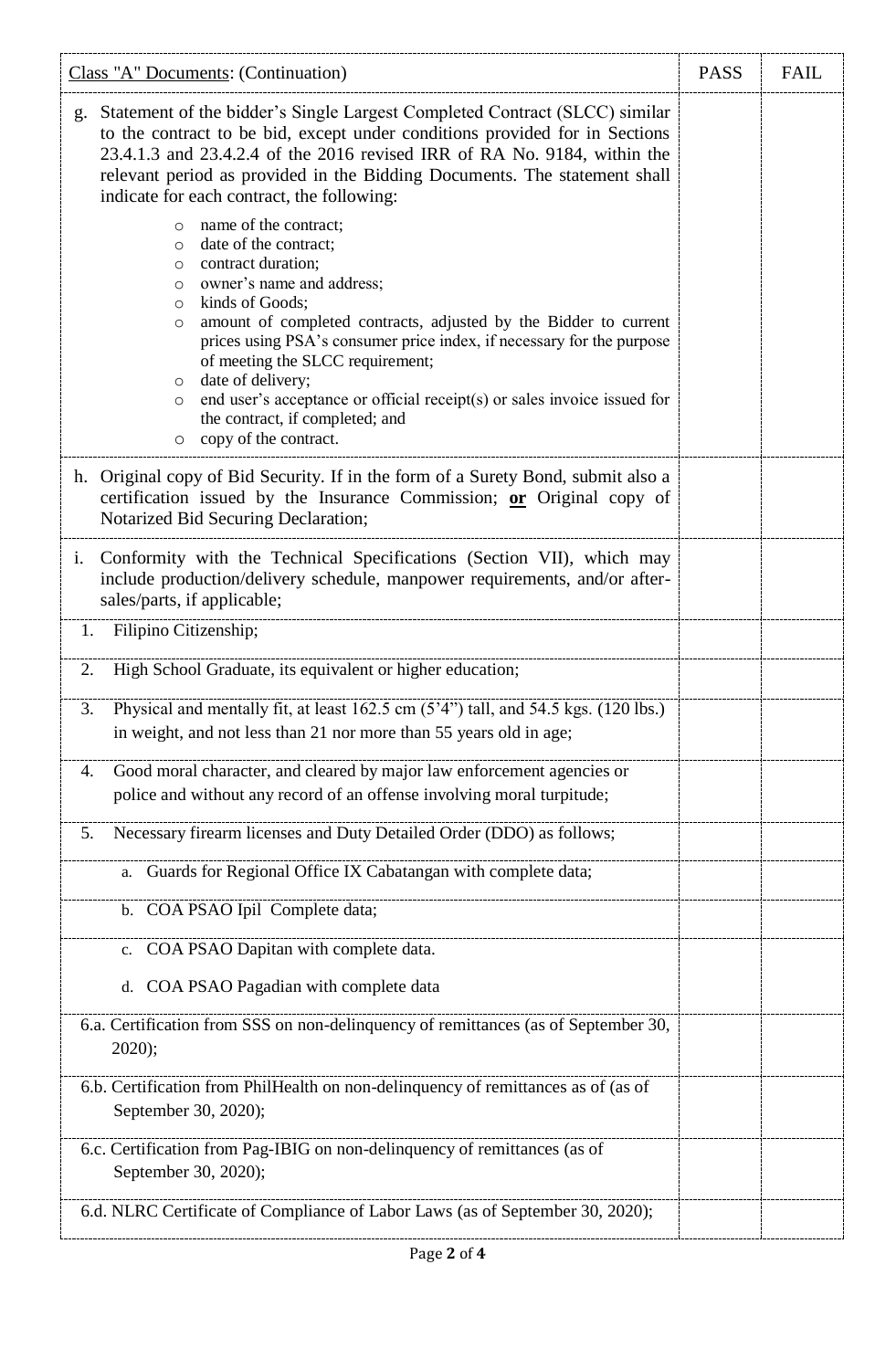| Conformity with the Technical Specifications (Section VII) (Continuation)                                                                                                                                                       | <b>PASS</b> | <b>FAIL</b> |
|---------------------------------------------------------------------------------------------------------------------------------------------------------------------------------------------------------------------------------|-------------|-------------|
| 6.e. DOLE Certificate of Compliance of Labor Laws (as of September 30, 2020);                                                                                                                                                   |             |             |
| One (1) Head Guard each for COA Main Building, COA PSAO-Ipil & COA<br>7.<br>PSAO-Dapitan, as OIC rendering eight (8) hours duty daily, broken times on<br>weekend & holidays.                                                   |             |             |
| Six (6) Regular Guards, on eight (8) hours duty daily each, two (2) guards will<br>8.<br>be posted each shift, one at the main gate and the other at the main entrance.                                                         |             |             |
| Three (3) Regular Guards, on eight (8) hours duty each one (1) at the COA IX<br>9.<br>Main Gate, one (1) at the COA IX Main Building and one (1) guard will be<br>posted each shift at the COA IX Training Center.              |             |             |
| 10. Nine (9) Regular Guards, on eight (8) hours duty each, three (3) guards will be<br>posted each shift at the COA Provincial Satellite Auditing Office (COA-<br>PSAO), Ipil Heights, Ipil, Zamboanga Sibugay.                 |             |             |
| 11. Six (6) Regular Guards, on eight (8) hours duty each, two (2) guards will be<br>posted each shift at the COA Provincial Satellite Auditing Office (COA-<br>PSAO), Dapitan City, Zamboanga del Norte.                        |             |             |
| 12. Nine (9) Regular Guards, on eight (8) hours duty each, three (3) guards will be<br>posted each shift at the COA Provincial Satellite Auditing Office (COA-<br>PSAO), Pagadian City, Zamboanga del Sur.                      |             |             |
| 13. One (1) unit 12 gauge shotgun for each Regular Guards on duty with 18 rounds<br>of ammunition per unit                                                                                                                      |             |             |
| 14. One (1) unit .38 cal. Revolver for the Head Guard with 18 rounds of<br>ammunition;                                                                                                                                          |             |             |
| 15. Five (5) Icom Radios for COA ROIX and two (2) Icom Radios for each COA<br>PSAO, all handheld;;                                                                                                                              |             |             |
| 16. Four (4) units Metal Detector, one (1) each for COA ROIX, COA PSAO-Ipil,<br>COA PSAO - Dapitan & COA PSAO - Pagadian, Rain boots/Raincoats,<br>Flashlights, Bronco Guard "Batuta" with Teargas and other amenities offered. |             |             |
| 17. One (1) unit Shotgun for the Guard at the COA RO 9, Cabatangan, Zamboanga<br>City main gate entrance with 50 rounds of ammunition.                                                                                          |             |             |
| 18. Other Requirements under Special Condition/Technical Specifications for<br>Guards to be posted                                                                                                                              |             |             |
| 1. Neuro-Psychological Exam - result from the last issuance of the Security<br>Guard License may be submitted. Current (2020) and valid result shall be<br>submitted after the issuance of Lowest Calculated Bid;               |             |             |
| 2. Drug Test Clearance – clearance from the last issuance of the Security<br>Guard License may be submitted. Current (2020) and valid clearance shall<br>be submitted after the issuance of Lowest Calculated Bid;              |             |             |
|                                                                                                                                                                                                                                 |             |             |